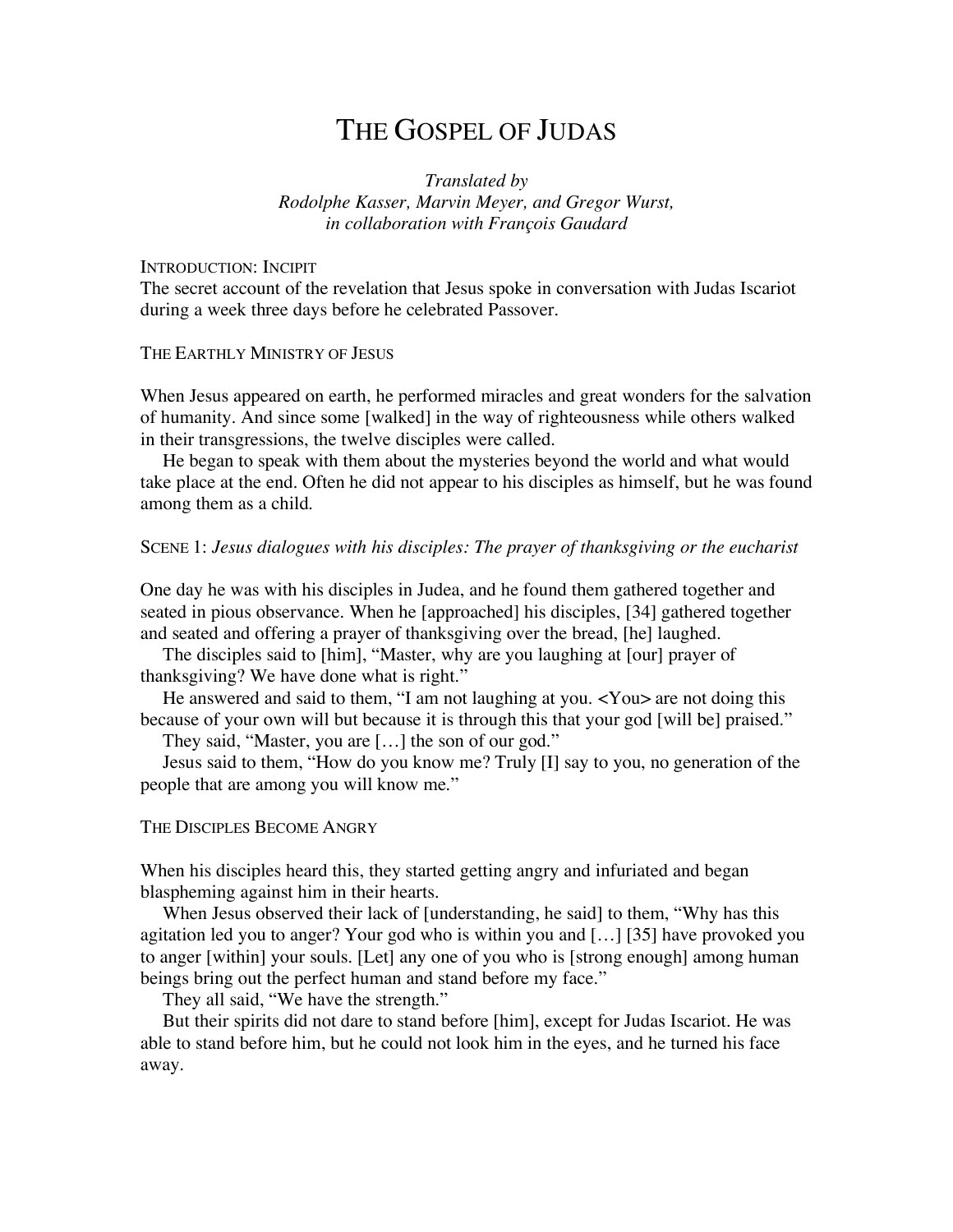Judas [said] to him, "I know who you are and where you have come from. You are from the immortal realm of Barbelo. And I am not worthy to utter the name of the one who has sent you."

#### JESUS SPEAKS TO JUDAS PRIVATELY

Knowing that Judas was reflecting upon something that was exalted, Jesus said to him, "Step away from the others and I shall tell you the mysteries of the kingdom. It is possible for you to reach it, but you will grieve a great deal. [36] For someone else will replace you, in order that the twelve [disciples] may again come to completion with their god."

Judas said to him, "When will you tell me these things, and [when] will the great day of light dawn for the generation?"

But when he said this, Jesus left him.

#### SCENE 2: *Jesus appears to the disciples again*

The next morning, after this happened, Jesus [appeared] to his disciples again. They said to him, "Master, where did you go and what did you do when you left us?" Jesus said to them, "I went to another great and holy generation."

His disciples said to him, "Lord, what is the great generation that is superior to us and holier than us, that is not now in these realms?"

When Jesus heard this, he laughed and said to them, "Why are you thinking in your hearts about the strong and holy generation? [37] Truly [I] say to you, no one born [of] this aeon will see that [generation], and no host of angels of the stars will rule over that generation, and no person of mortal birth can associate with it, because that generation does not come from […] which has become […]. The generation of people among [you] is from the generation of humanity […] power, which [… the] other powers […] by [which] you rule."

When [his] disciples heard this, they each were troubled in spirit. They could not say a word.

Another day Jesus came up to [them]. They said to [him], "Master, we have seen you in a [vision], for we have had great [dreams …] night […]."

[He said], "Why have [you ... when] <you > have gone into hiding?" [38]

THE DISCIPLES SEE THE TEMPLE AND DISCUSS IT

They [said, "We have seen] a great [house with a large] altar [in it, and] twelve men they are the priests, we would say—and a name; and a crowd of people is waiting at that altar, [until] the priests [… and receive] the offerings. [But] we kept waiting."

[Jesus said], "What are [the priests] like?"

They [said, "Some …] two weeks; [some] sacrifice their own children, others their wives, in praise [and] humility with each other; some sleep with men; some are involved in [slaughter]; some commit a multitude of sins and deeds of lawlessness. And the men who stand [before] the altar invoke your [name], [39] and in all the deeds of their deficiency, the sacrifices are brought to completion […]."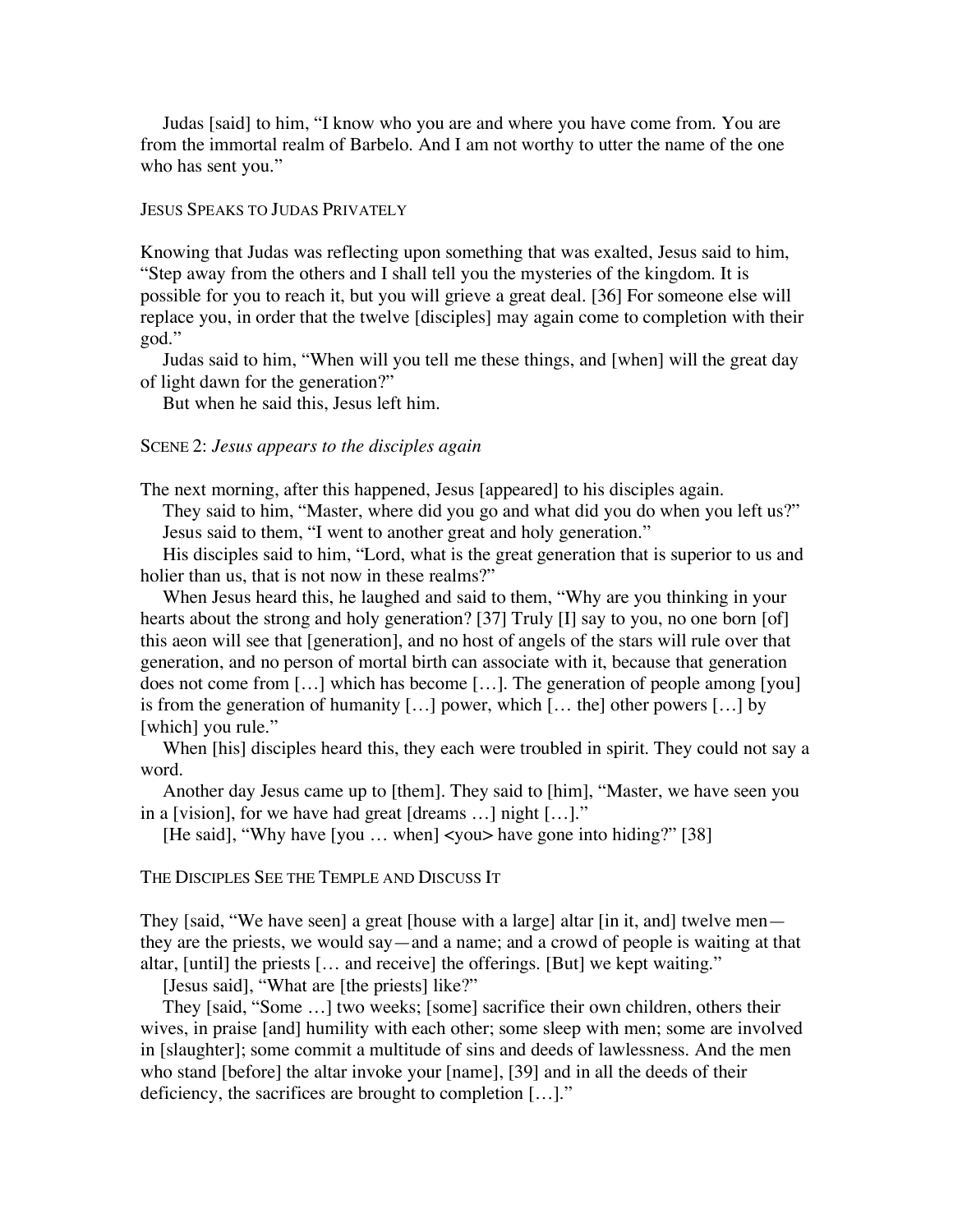After they said this, they were quiet, for they were troubled.

JESUS OFFERS AN ALLEGORICAL INTERPRETATION OF THE VISION OF THE TEMPLE

Jesus said to them, "Why are you troubled? Truly I say to you, all the priests who stand before that altar invoke my name. Again I say to you, my name has been written on this [...] of the generations of the stars through the human generations. [And they] have planted trees without fruit, in my name, in a shameful manner."

Jesus said to them, "Those you have seen receiving the offerings at the altar—that is who you are. That is the god you serve, and you are those twelve men you have seen. The cattle you have seen brought for sacrifice are the many people you lead astray [40] before that altar. […] will stand and make use of my name in this way, and generations of the pious will remain loyal to him. After hi another man will stand there from [the fornicators], and another [will] stand there from the slayers of children, and another from those who sleep with men, and those who abstain, and the rest of the people of pollution and lawlessness and error, and those who say, 'We are like angels'; they are the stars that bring everything to its conclusion. For to the human generations it has been said, 'Look, God has received your sacrifice from the hands of a priest'—that is, a minister of error. But it is the Lord, the Lord of the universe, who commands, 'On the last day they will be put to shame.'" [41]

Jesus said [to them], "Stop sac[rificing …] which you have […] over the altar, since they are over your stars and your angels and have already come to their conclusion there. So let them be [ensnared] before you, and let them go  $[-$ about 15 lines missing- $]$ generations […]. A baker cannot feed all creation [42] under [heaven]. And […] to them  $[\dots]$  and  $[\dots]$  to us and  $[\dots]$ .

Jesus said to them, "Stop struggling with me. Each of you has his own star, and every[body—about 17 lines missing—] [43] in […] who has come [… spring] for the tree [...] of this aeon [...] for a time [...] but he has come to water God's paradise, and the [generation] that will last, because [he] will not defile the [walk of life of] that generation, but […] for all eternity."

JUDAS ASKS JESUS ABOUT THAT GENERATION AND HUMAN GENERATIONS

Judas said to [him, "Rabb]i, what kind of fruit does this generation produce?"

Jesus said, "The souls of every human generation will die. When these people, however, have completed the time of the kingdom and the spirit leaves them, their bodies will die but their souls will be alive, and they will be taken up."

Judas said, "And what will the rest of the human generations do?"

Jesus said, "It is impossible [44] to sow seed on [rock] and harvest its fruit. [This] is also the way […] the [defiled] generation […] and corruptible Sophia […] the hand that has created mortal people, so that their souls go up to the eternal realms above. [Truly] I say to you, […] angel […] power will be able to see that […] these to whom [...] holy generations  $[\dots]$ ."

After Jesus said this, he departed.

SCENE 3: *Judas recounts a vision and Jesus responds*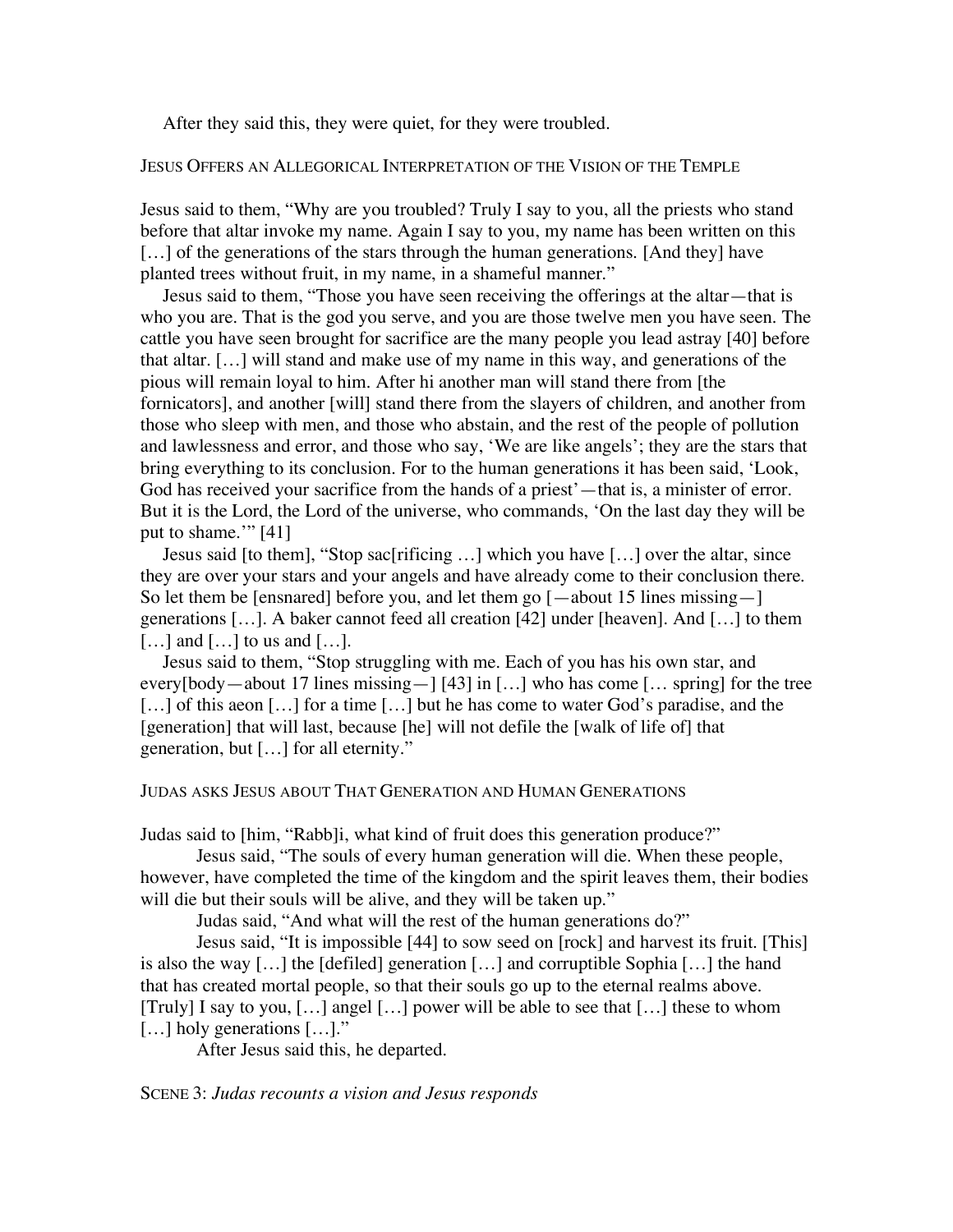Judas said, "Master, as you have listened to all of them, now also listen to me. For I have seen a great vision."

When Jesus heard this, he laughed and said to him, "You thirteenth spirit, why do you try so hard? But speak up, and I shall bear with you."

Judas said to him, "In the vision I saw myself as the twelve disciples were stoning me and [45] persecuting [me severely]. And I also came to the place where […] after you. I saw [a house …], and my eyes could not [comprehend] its size. Great people were surrounding it, and that house <had> a roof of greenery, and in the middle of the house was [a crowd—two lines missing—], saying, 'Master, take me in along with these people.'"

[Jesus] answered and said, "Judas, your star has led you astray." He continued, "No person of mortal birth is worthy to enter the house you have seen, for that place is reserved for the holy. Neither the sun nor the moon will rule there, nor the day, but the holy will abide there always, in the eternal realm with the holy angels. Look, I have explained to you the mysteries of the kingdom [46] and I have taught you about the error of the stars; and […] send it […] on the twelve aeons."

JUDAS ASKS ABOUT HIS OWN FATE

Judas said, "Master, could it be that my seed is under the control of the rulers?"

Jesus answered and said to him, "Come, that I [—two lines missing—], but that you will grieve much when you see the kingdom and all its generation."

When he heard this, Judas said to him, "What good is it that I have received it? For you have set me apart for that generation."

Jesus answered and said, "You will become the thirteenth, and you will be cursed by the other generations—and you will come to rule over them. In the last days they will curse your ascent [47] to the holy [generation]."

JESUS TEACHES JUDAS ABOUT COSMOLOGY: THE SPIRIT AND THE SELF-GENERATED

Jesus said, "[Come], that I may teach you about [secrets] no person [has] ever seen. For there exists a great and boundless realm, whose extent no generation of angels has seen, [in which] there is [a] great invisible [Spirit],

*which no eye of an angel has ever seen, no thought of the heart has ever comprehended, and it was never called by any name.*

"And a luminous cloud appeared there. He said, 'Let an angel come into being as my attendant.'

"A great angel, the enlightened divine Self-Generated, emerged from the cloud. Because of him, four other angels came into being from another cloud, and they became attendants for the angelic Self-Generated. The Self-Generated said, [48] 'Let […] come into being […],' and it came into being […]. And he [created] the first luminary to reign over him. He said, 'Let angels come into being to serve [him],' and myriads without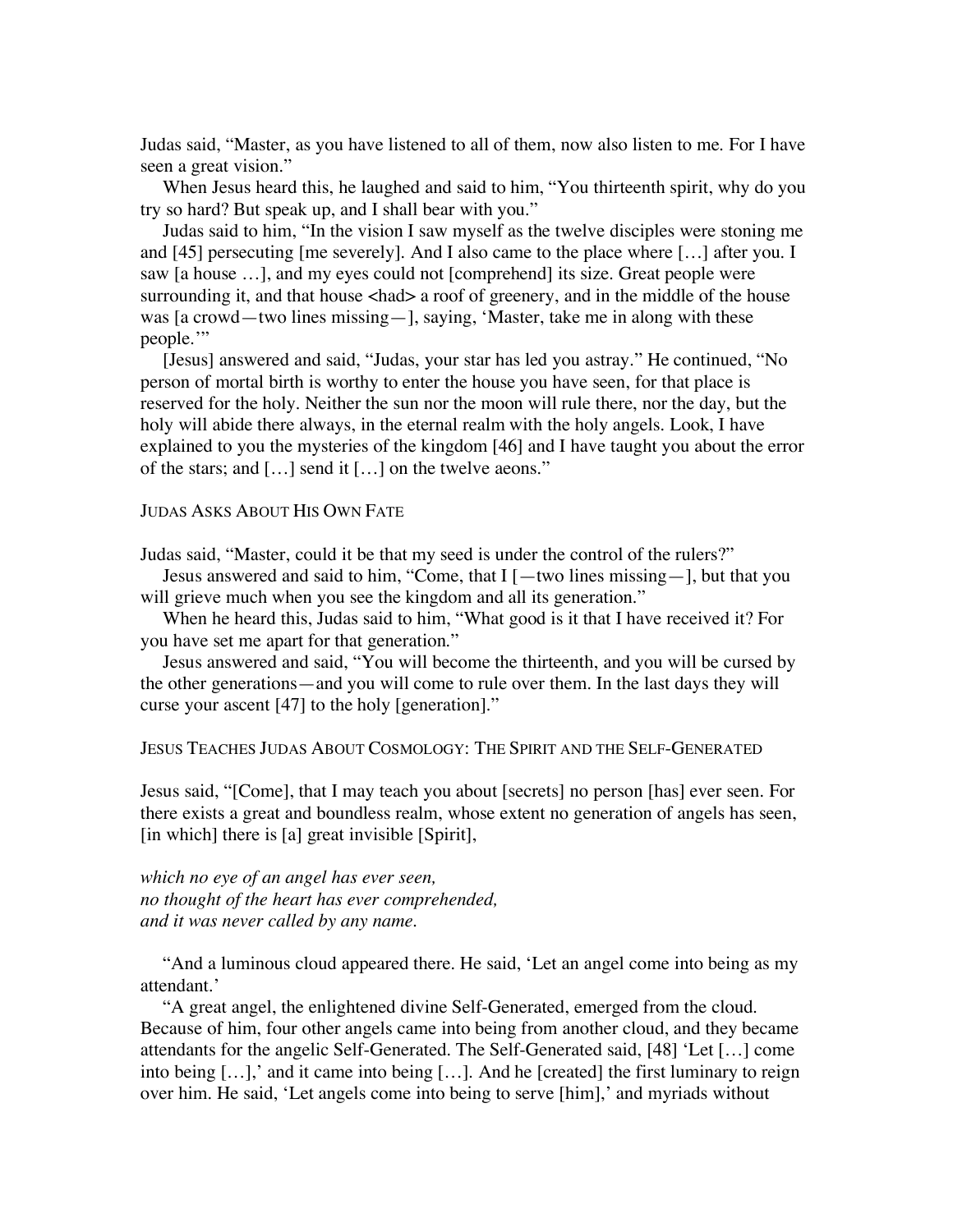number came into being. He said, '[Let] an enlightened aeon come into being,' and he came into being. He created the second luminary [to] reign over him, together with myriads of angels without number, to offer service. That is how he created the rest of the enlightened aeons. He made them reign over them, and he created for them myriads of angels without number, to assist them.

## ADAMAS AND THE LUMINARIES

"Adamas was in the first luminous cloud that no angel has ever seen among all those called 'God.' He [49] […] that […] the image […] and after the likeness of [this] angel. He made the incorruptible [generation] of Seth appear […] the twelve […] the twentyfour […]. He made seventy-two luminaries appear in the incorruptible generation, in accordance with the will of the Spirit. The seventy-two luminaries themselves made three hundred sixty luminaries appear in the incorruptible generation, in accordance with the will of the Spirit, that their number should be five for each.

"The twelve aeons of the twelve luminaries constitute their father, with six heavens for each aeon, so that there are seventy-two heavens for the seventy-two luminaries, and for each [50] [of them five] firmaments, [for a total of] three hundred sixty [firmaments ...]. They were given authority and a [great] host of angels [without number], for glory and adoration, [and after that also] virgin spirits, for glory and [adoration] of all the aeons and the heavens and their firmaments.

## THE COSMOS, CHAOS, AND THE UNDERWORLD

"The multitude of those immortals is called the cosmos— that is, perdition—by the Father and the seventy-two luminaries who are with the Self-Generated and his seventytwo aeons. In him the first human appeared with his incorruptible powers. And the aeon that appeared with his generation, the aeon in whom are the cloud of knowledge and the angel, is called [51] El. […] aeon […] after that […] said, 'Let twelve angels come into being [to] rule over chaos and the [underworld].' And look, from the cloud there appeared an [angel] whose face flashed with fire and whose appearance was defiled with blood. His name was Nebro, which means 'rebel'; others call him Yaldabaoth. Another angel, Saklas, also came from the cloud. So Nebro created six angels—as well as Saklas—to be assistants, and these produced twelve angels in the heavens, with each one receiving a portion in the heavens.

#### THE RULERS AND ANGELS

"The twelve rulers spoke with the twelve angels: 'Let each of you [52] […] and let them [...] generation  $[-one$  line lost—] angels':

The first is [S]eth, who is called Christ. The [second] is Harmathoth, who is [...]. The [third] is Galila. The fourth is Yobel. The fifth [is] Adonaios.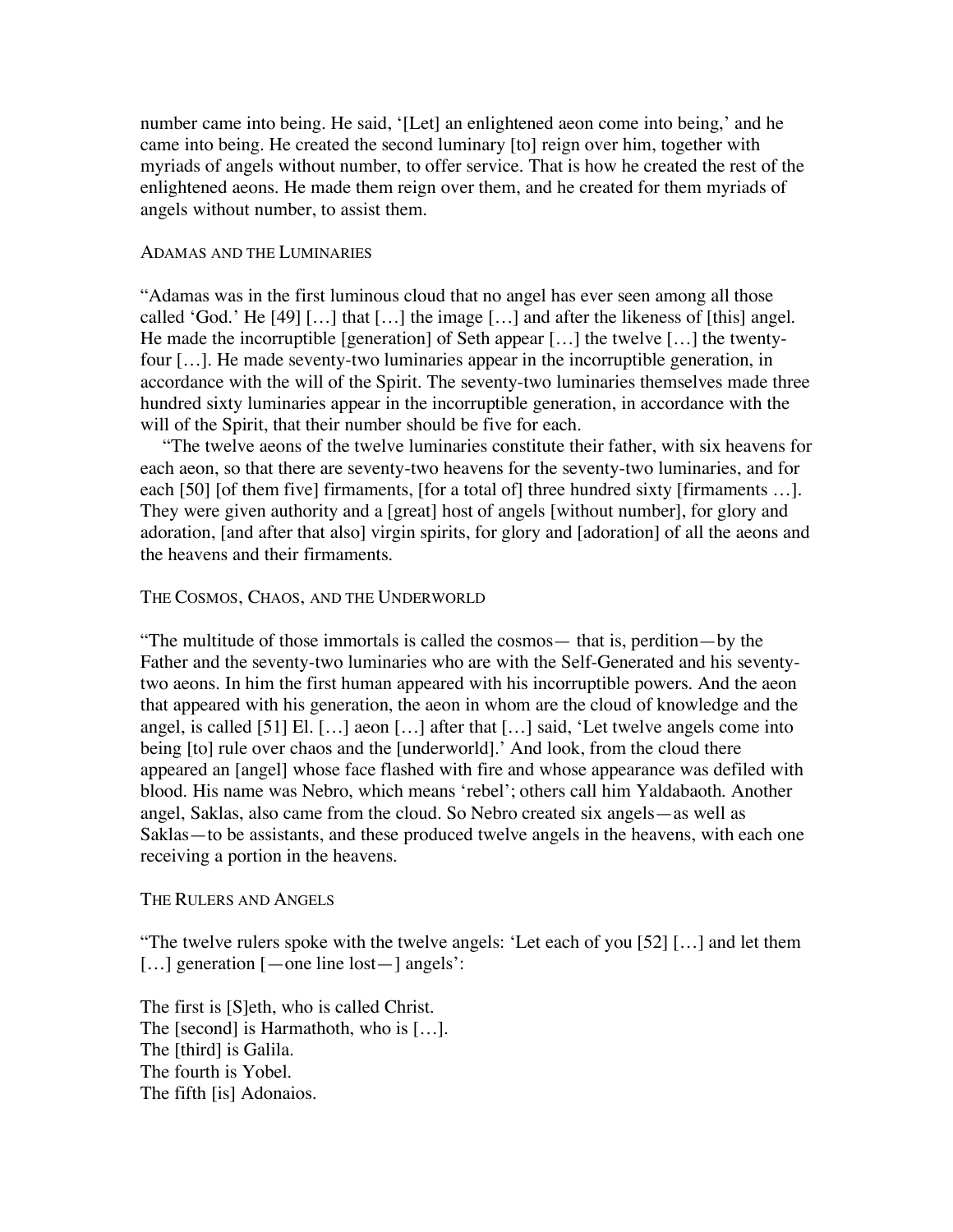These are the five who ruled over the underworld, and first of all over chaos.

## THE CREATION OF HUMANITY

"Then Saklas said to his angels, 'Let us create a human being after the likeness and after the image.' They fashioned Adam and his wife Eve, who is called, in the cloud, Zoe. For by this name all the generations seek the man, and each of them calls the woman by these names. Now, Sakla did not [53] com[mand ...] except [...] the gene[rations ...] this [...]. And the [ruler] said to Adam, 'You shall live long, with your children.'"

## JUDAS ASKS ABOUT THE DESTINY OF ADAM AND HUMANITY

Judas said to Jesus, "[What] is the long duration of time that the human being will live?"

Jesus said, "Why are you wondering about this, that Adam, with his generation, has lived his span of life in the place where he has received his kingdom, with longevity with his ruler?"

Judas said to Jesus, "Does the human spirit die?"

Jesus said, "This is why God ordered Michael to give the spirits of people to them as a loan, so that they might offer service, but the Great One ordered Gabriel to grant spirits to the great generation with no ruler over it—that is, the spirit and the soul. Therefore, the [rest] of the souls [54]  $[-one$  line missing-].

## JESUS DISCUSSES THE DESTRUCTION OF THE WICKED WITH JUDAS AND OTHERS

"[…] light [—nearly two lines missing—] around […] let […] spirit [that is] within you dwell in this [flesh] among the generations of angels. But God caused knowledge to be [given] to Adam and those with him, so that the kings of chaos and the underworld might not lord it over them."

Judas said to Jesus, "So what will those generations do?"

Jesus said, "Truly I say to you, for all of them the stars bring matters to completion. When Saklas completes the span of time assigned for him, their first star will appear with the generations, and they will finish what they said they would do. Then they will fornicate in my name and slay their children [55] and they will […] and [—about six and a half lines missing—] my name, and he will […] your star over the [thir]teenth aeon."

After that Jesus [laughed].

[Judas said], "Master, [why are you laughing at us]?"

[Jesus] answered [and said], "I am not laughing [at you] but at the error of the stars, because these six stars wander about with these five combatants, and they all will be destroyed along with their creatures."

JESUS SPEAKS OF THOSE WHO ARE BAPTIZED, AND JUDAS'S BETRAYAL

Judas said to Jesus, "Look, what will those who have been baptized in your name do?" Jesus said, "Truly I say [to you], this baptism [56] […] my name [—about nine lines missing—] to me. Truly [I] say to you, Judas, [those who] offer sacrifices to Saklas […] God [—three lines missing—] everything that is evil.